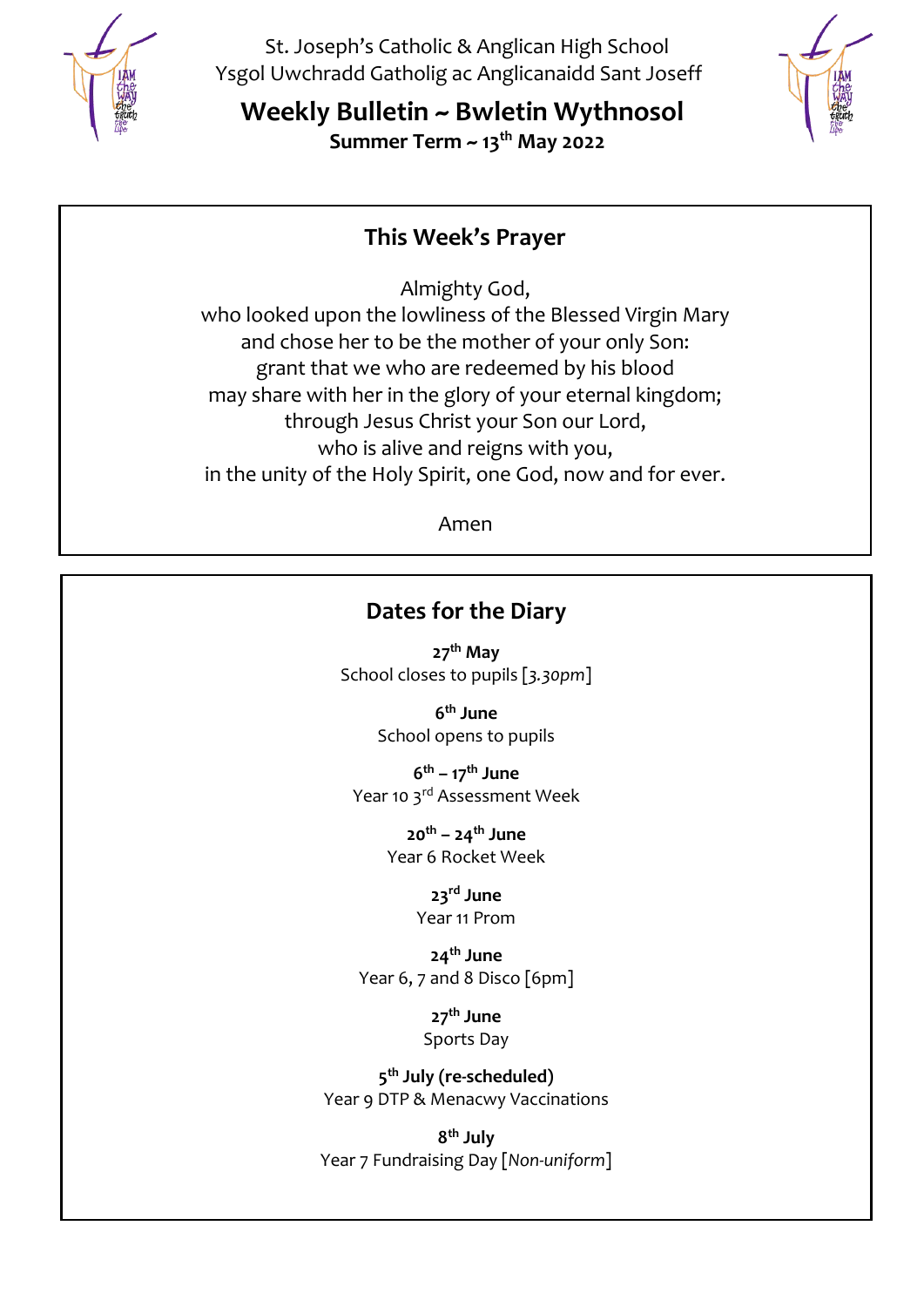## **Online issues and worries area on Hwb**

The Welsh Government has launched a new 'Online issues and [worries](https://eur02.safelinks.protection.outlook.com/?url=https%3A%2F%2Fhwb.gov.wales%2Fzones%2Fkeeping-safe-online%2Fadvice-for-children-and-young-people-online-issues-and-worries%2F&data=05%7C01%7CJoanne.Ford%40st-joseph.wrexham.sch.uk%7Cb25c4ef9c321487f4c7f08da3a56f609%7C4f3f0e52b734416494091b601d147993%7C0%7C0%7C637886443591567538%7CUnknown%7CTWFpbGZsb3d8eyJWIjoiMC4wLjAwMDAiLCJQIjoiV2luMzIiLCJBTiI6Ik1haWwiLCJXVCI6Mn0%3D%7C3000%7C%7C%7C&sdata=p2E%2FLmO7NCy%2FGC5y19bSU%2B5dI8jNYa47xBO%2BK5brhJs%3D&reserved=0)' area on Hwb specifically for children and young people. This new area includes advice on 10 different online safety topics, including online bullying, sharing nudes and online gaming.

The advice has been shaped by Welsh Government research into children and young people's online experiences and worries and some of the barriers to getting help.

## **Pupil Absence**

If your child is too poorly to attend school, it is important that school is made aware of the absence before 9am. Please telephone 01978 360310 or email [attendancep6@hwbcymru.net](mailto:attendancep6@hwbcymru.net) as we appreciate the phone lines can be busy in the mornings.

## **Safeguarding**

Childline offers free confidential counselling for any young person with any problem, on 0800 1111, and via their website for an online chat. Their website also has information about issues that young people may experience, and ideas and activities for positive ways of coping. Some young people and their parents or carers may find this useful.

## **Year 8**

Last week saw the end of the Year 8 window for charitable fund-raising in aid of CAFOD and Christian Aid. It's been so uplifting to witness the wonderful way that many of our Year 8s have embraced this opportunity to do something for others who are less fortunate. To name a few events – Devereux collectively rowed the length of a marathon; Ruben and Zack W and Ruby W held a soft toy sale where they raised over £250! Many pupils brought in cakes and sweets which were sold at lunchtimes and six teachers were persuaded to play 'egg roulette' which was watched by those prepared to pay 50p to see their teachers with egg on their faces! We have yet to collect in all sponsorship money but, when the final figure is known, it will be announced in this weekly report.

In addition to this, Year 8 pupils have just finished their exams, and their conduct during each one, especially in light of the disruption of the last two years, has been exemplary. It has been a pleasure to receive so many complimentary remarks from their teachers. Well done, Year 8!

### **Year 10**

This week Year 10 sat the first of their History GCSE papers. This was the first of their GCSEs and I am sure they have done really well. Thanks to Mrs Williams and Mrs Jones for all their hard work preparing the pupils. Congratulations to all the Year 10s who completed the practice expedition for their Bronze Duke of Edinburgh Award. All the pupils were a credit to their parents and to St Joseph's. Well done! Well done to 10 Cassidy who took on the roles of prefects this week, they have done a great job. Next week it is the turn of 10 Devereux!

Lastly, congratulations to Olivia B for receiving player of the year for netball – well done Olivia, a great achievement.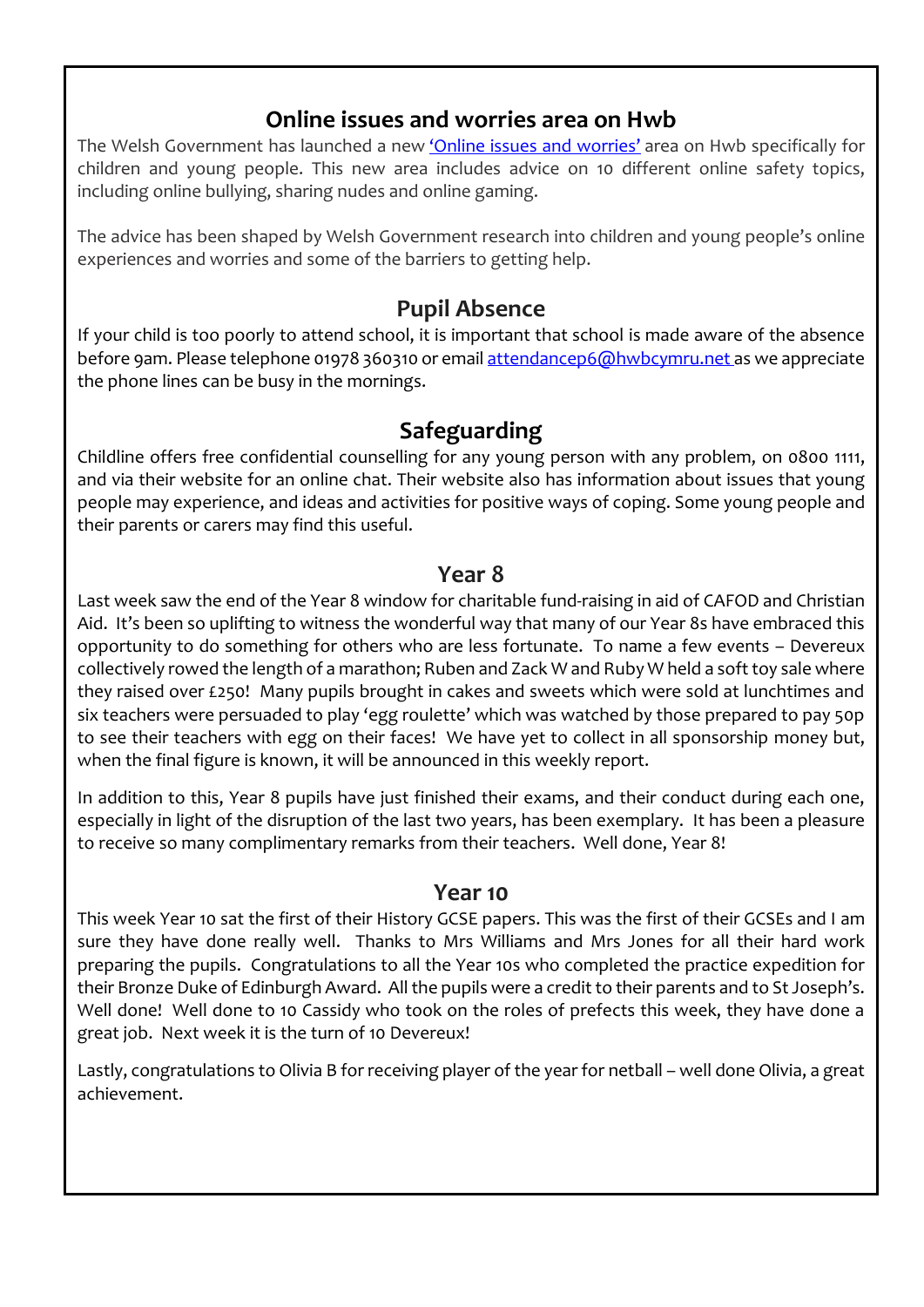## **Laudato Si: "Care For Our Common Home"**

Next week, 22nd - 29th May, is Laudato Si Week [https://laudatosiweek.org/?utm\\_source=blogen&utm\\_medium=blog&utm\\_campaign=Laudato%20Si](https://eur02.safelinks.protection.outlook.com/?url=https%3A%2F%2Flaudatosiweek.org%2F%3Futm_source%3Dblogen%26utm_medium%3Dblog%26utm_campaign%3DLaudato%2520Si%2520Week&data=05%7C01%7Cmailbox%40st-joseph.wrexham.sch.uk%7C10a122a59c774bae33cd08da38e4d19b%7C4f3f0e52b734416494091b601d147993%7C0%7C1%7C637884852668848608%7CUnknown%7CTWFpbGZsb3d8eyJWIjoiMC4wLjAwMDAiLCJQIjoiV2luMzIiLCJBTiI6Ik1haWwiLCJXVCI6Mn0%3D%7C3000%7C%7C%7C&sdata=siIBpRbOUHzsN%2BHh7qodpozzif3QVmiplv%2FVD7dCGwA%3D&reserved=0) [%20Week](https://eur02.safelinks.protection.outlook.com/?url=https%3A%2F%2Flaudatosiweek.org%2F%3Futm_source%3Dblogen%26utm_medium%3Dblog%26utm_campaign%3DLaudato%2520Si%2520Week&data=05%7C01%7Cmailbox%40st-joseph.wrexham.sch.uk%7C10a122a59c774bae33cd08da38e4d19b%7C4f3f0e52b734416494091b601d147993%7C0%7C1%7C637884852668848608%7CUnknown%7CTWFpbGZsb3d8eyJWIjoiMC4wLjAwMDAiLCJQIjoiV2luMzIiLCJBTiI6Ik1haWwiLCJXVCI6Mn0%3D%7C3000%7C%7C%7C&sdata=siIBpRbOUHzsN%2BHh7qodpozzif3QVmiplv%2FVD7dCGwA%3D&reserved=0)

The weeklong global event will mark the seventh anniversary of Pope Francis' landmark encyclical (papal letters) on **creation care'** and it aims to unite the world's 1.3 billion Catholics to listen and respond to the cry of God's creation.

Laudato Si' (which means, in Italian, "praise be to you") is an encyclical of Pope Francis, and was published in May 2015. It focuses on **care for the natural environment and all people**, as well as broader questions of the relationship between God, humans, and the Earth.

The encyclical's subtitle is **"Care for Our Common Home"** and it looks at the current problems related to the environment. Issues discussed include **pollution, climate change, water scarcity, loss of biodiversity, and global inequality**.

In brief, the six chapters talk about:

- 1. pollution, climate change, water scarcity, loss of biodiversity, and global inequality.
- 2. the Bible as a source of insight.
- 3. the social trends and ideologies that have caused environmental problems including technology, humans' impulse to manipulate and control nature, a view of humans as separate from the environment, narrowly-focused economic theories, and moral relativism.
- 4. the encyclical's main solution to ongoing social and environmental problems: integral ecology.
- 5. international agreements to protect the environment and assist low-income countries, new national and local policies and an economy ordered to the good of all.
- 6. a lifestyle focused less on consumerism and more on timeless, enduring values, environmental education, joy in one's surroundings, civic love, reception of the sacraments, and an "ecological [conversion"](https://eur02.safelinks.protection.outlook.com/?url=https%3A%2F%2Flaudatosimovement.org%2F2021%2F06%2F24%2Fwhat-is-an-ecological-conversion-en-news%2F&data=05%7C01%7Cmailbox%40st-joseph.wrexham.sch.uk%7C10a122a59c774bae33cd08da38e4d19b%7C4f3f0e52b734416494091b601d147993%7C0%7C1%7C637884852668848608%7CUnknown%7CTWFpbGZsb3d8eyJWIjoiMC4wLjAwMDAiLCJQIjoiV2luMzIiLCJBTiI6Ik1haWwiLCJXVCI6Mn0%3D%7C3000%7C%7C%7C&sdata=RhWd6Fa7xu3PLSetecSJkS0i9%2BMSxdj%2FSzoGN7lNWaY%3D&reserved=0)

A summary of the encyclical can be found below: [https://laudatosimovement.org/news/whats-the-best-2-page-summary-youve-seen-of-laudato-si/](https://eur02.safelinks.protection.outlook.com/?url=https%3A%2F%2Flaudatosimovement.org%2Fnews%2Fwhats-the-best-2-page-summary-youve-seen-of-laudato-si%2F&data=05%7C01%7Cmailbox%40st-joseph.wrexham.sch.uk%7C10a122a59c774bae33cd08da38e4d19b%7C4f3f0e52b734416494091b601d147993%7C0%7C1%7C637884852668848608%7CUnknown%7CTWFpbGZsb3d8eyJWIjoiMC4wLjAwMDAiLCJQIjoiV2luMzIiLCJBTiI6Ik1haWwiLCJXVCI6Mn0%3D%7C3000%7C%7C%7C&sdata=A8easWp%2FG0RDIBcLsxwhXVOZpturKE8i5K6jHIFAMkw%3D&reserved=0)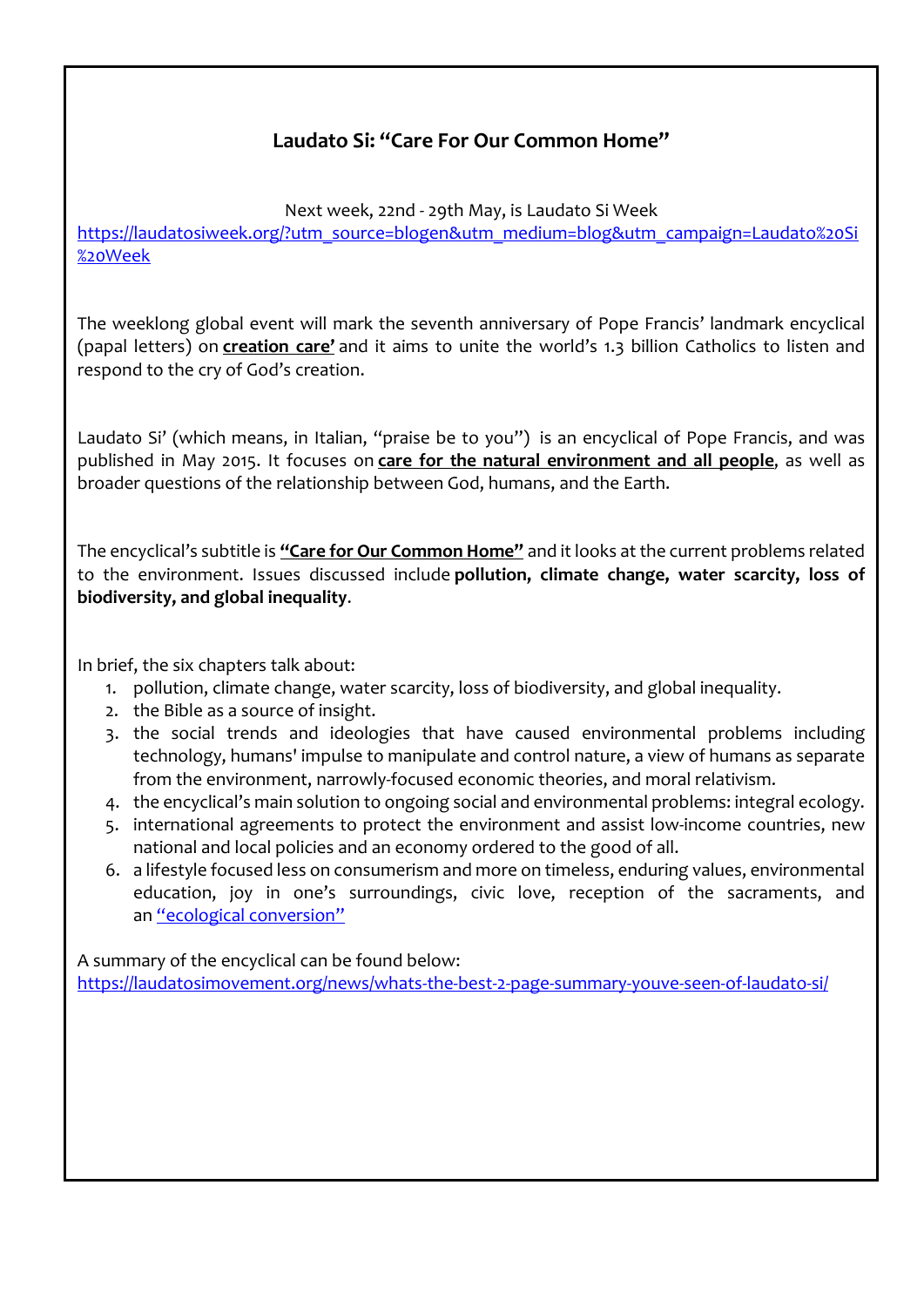# St Joseph's P.E Department Extra Curricular Timetable

 $\mathbb{R}^n$ 

|                       |                 | Lunchtime<br>$12:25 - 1pm$                                      | <b>After School</b><br>$3:30 - 4:30pm$   |  |
|-----------------------|-----------------|-----------------------------------------------------------------|------------------------------------------|--|
| $\boldsymbol{J}$<br>寒 | <b>Monday</b>   | $•$ Tennis $*$<br>Football*<br>$\bullet$<br>Rugby*<br>$\bullet$ | <b>Girls Football</b>                    |  |
|                       | <b>Tuesday</b>  | • Tennis*<br>• Football*<br>$\bullet$ Rugby*                    | <b>Athletics</b>                         |  |
|                       | Wednesday       | $•$ Tennis $*$<br>• Football*<br>$\bullet$ Rugby*               | <b>Tennis</b>                            |  |
|                       | <b>Thursday</b> | $•$ Tennis $*$<br>Football*<br>$\bullet$<br>• Rugby*            | <b>Netball</b>                           |  |
| $(+)$                 | <b>Friday</b>   | $\bullet$ Tennis*<br>• Football*<br>Rugby*<br>$\bullet$         | *Collect equipment from PE Teachers      |  |
|                       |                 |                                                                 |                                          |  |
|                       |                 |                                                                 | 電線線<br>COUNTY BOROUGH COUNCIL<br>wrecsam |  |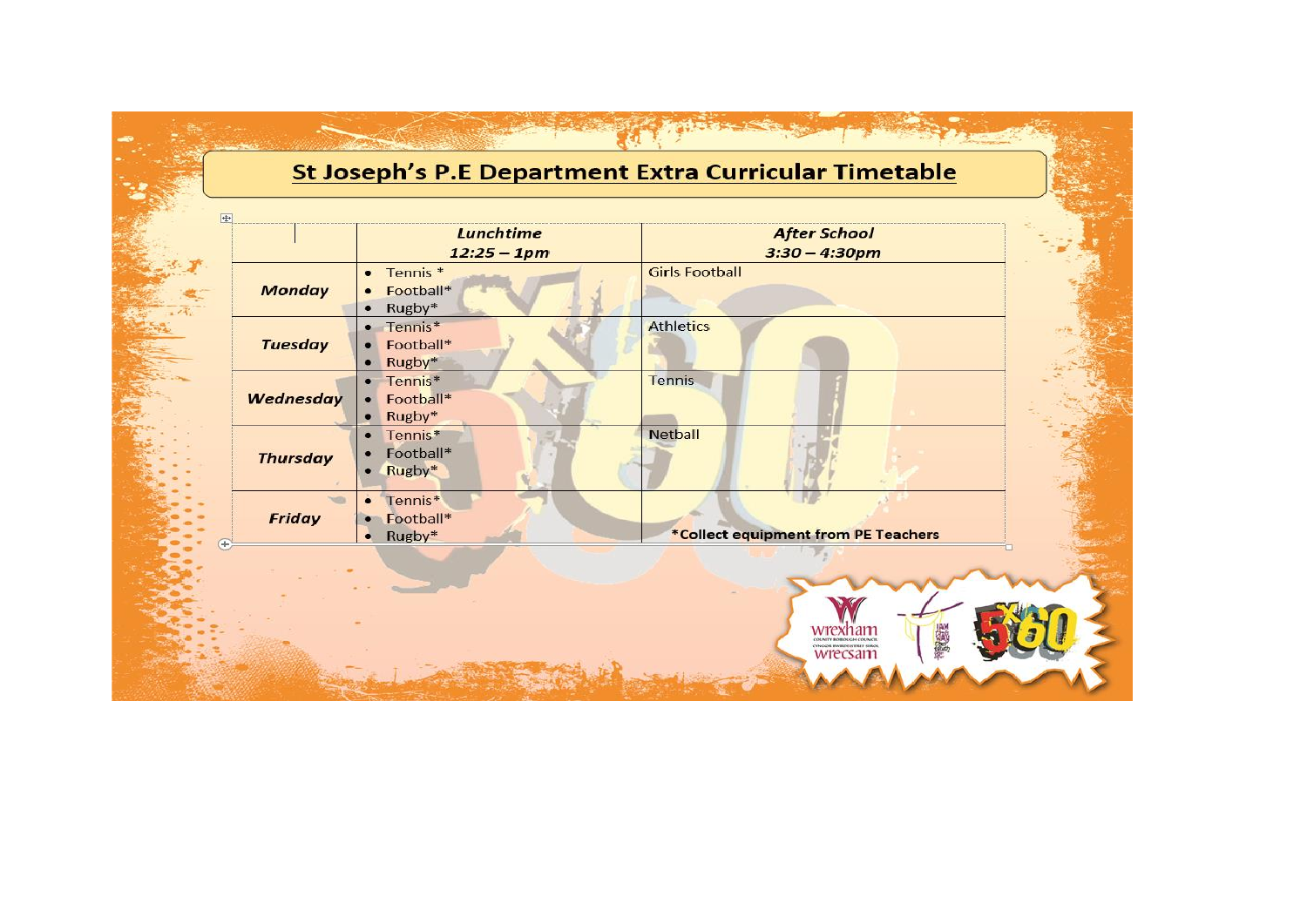# How Parenting Puzzle<br>Workshops have helped other parents

"So helpful to have ways of dealing with situations that happen on a daily basis"

"Wonderfull Could do this every day"

"Better than expected, made me think differently about toddler behaviour"

"It was a completely new experience for me but after the first week I was completely relaxed"



check out familylinks.org.uk

## The Nurturing Programme **Parenting Puzzle WOLKSHODS**

#### where:

Home-Start Wrexham Salvation Army Building Garden road Rhosddu Wrexham LL11 2NU

### when:

Thursdays 12.30 - 2.30 pm Starting 16th June 2022

#### contact details:

Office: 01978 366 660 Lucie: 07341 567 029 lucie.hscbw@gmail.com







## Parenting Puzzle **WOLKSHODS**

**Information** for parents and carers